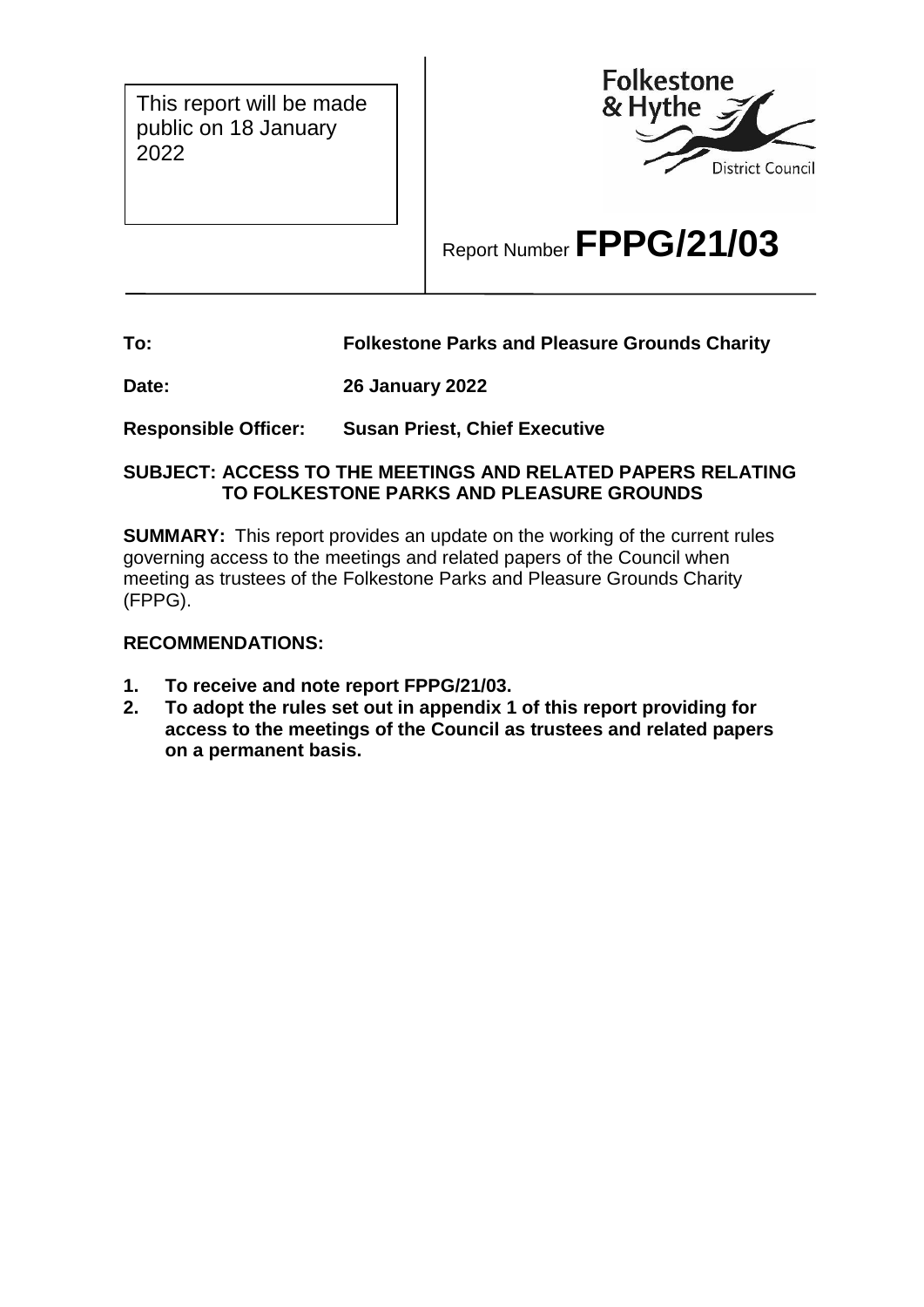# **1. BACKGROUND**

1.1 On 16 October 2019 the charity considered report FPPG/19/03 relating to whether the papers / meetings of the charity should be open to the public. The trustees resolved:-

*"1. To receive and note report FPPG/19/03.*

*2. To agree to change the practices of the meetings of the Trustees. 3. To receive a further report on the necessary rules to implement the change."*

- 1.2 A further report was then presented to the FPPG charity on 22nd January 2020 which set out the proposed rules to implement the changes. The trustees resolved : -
	- *1. That report FPPG/19/03 be received and noted.*
	- *2. That the rules set out in appendix 1 of the report providing for access to the meetings of the Council as trustee and related papers be adopted.*
	- *3. That the workings of the rules be reviewed after one year.*

## **2. CURRENT POSITION**

- 2.1 The rules as set out in report FPPG/19/03 have been in place since January 2020 and it was agreed that the rules be reviewed after one year of operation (i.e. Jan 2021)
- 2.2 However, as a result of the pandemic it was not possible to carry out a review in January 2021 because the FPPG trustees had not met. Therefore it was not possible to review and assess the implementation of the new rules.
- 2.3 Since the implementation of the rules the FPPG trustees have met on the following dates: -

20 January 2021 24 June 2021

- 2.4 It is recommended to the Trustees that the rules, attached to appendix 1, be adopted on a permanent basis.
- 2.5 The rules largely mirror the access to information rules governing the publication of Council agendas and attendance at meetings. The implementation of the rules allow for transparency and openness which is a stated priority of the Council and the Trustees.
- 2.6 Not all of the categories of exempt information however are relevant to the work of the trustees, and consequently it is suggested that the following rule be adopted for exclusion of the public:-

*"Meetings shall be open to the public unless their presence is prejudicial to the public interest by reason of the confidential nature of the business to be transacted or for other special reasons. The public's exclusion from*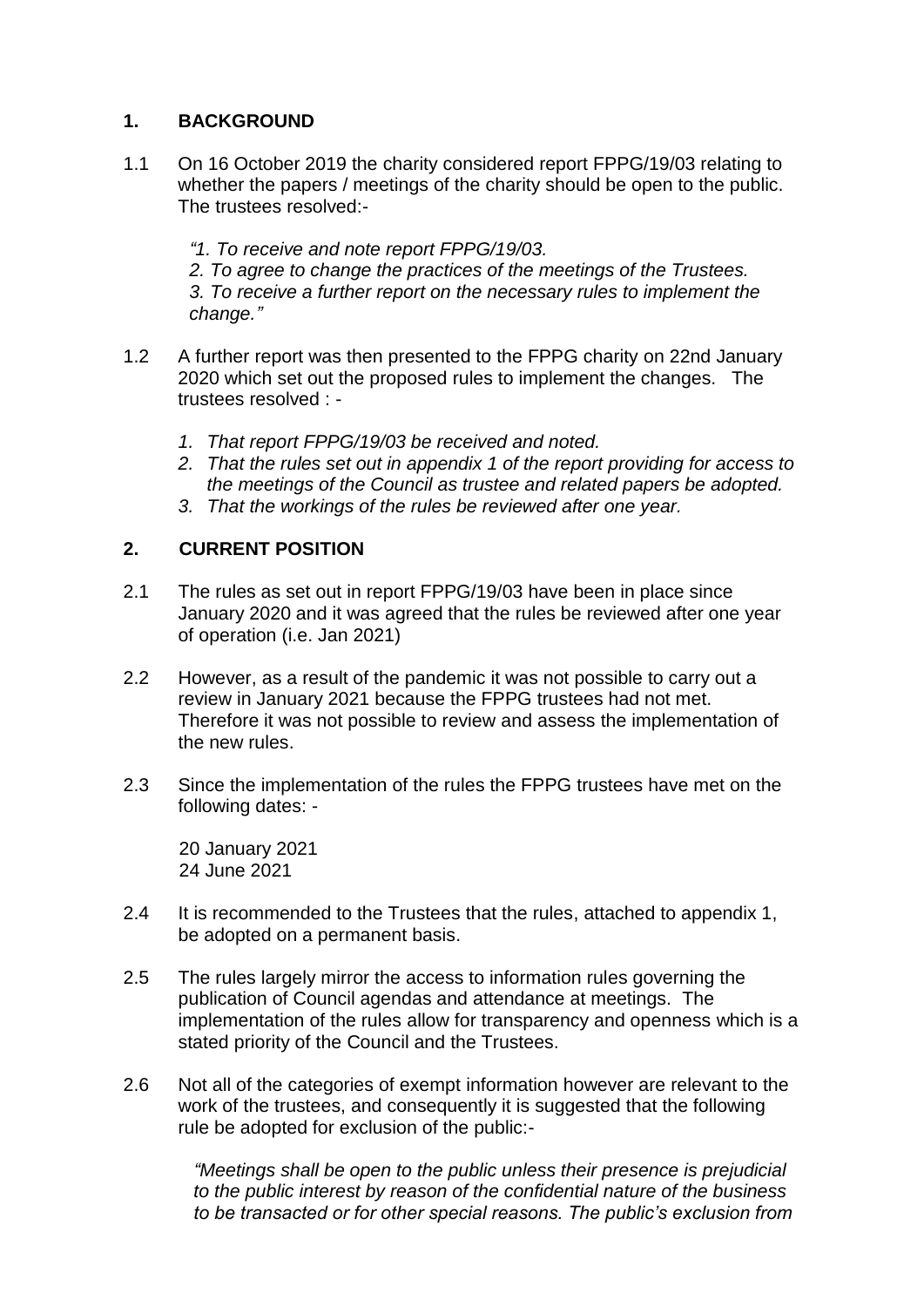*part or all of a meeting shall be by a resolution which shall give reasons for the public's exclusion."*

#### **3. RISK MANAGEMENT ISSUES**

3.1 No perceived risks

# **4. LEGAL/FINANCIAL AND OTHER CONTROLS/POLICY MATTERS**

#### 4.1 **Legal Officer's Comments (NE)**

The governing documents of the charity are silent in relation to the manner of trustee meetings. The Charities Commission for England and Wales has useful guidance notes (CC48) which contains details on the law and good practice in relation to charities and meetings. The contents of the report do not appear to conflict with the guidance and the Charities Acts and therefore there are no legal implications arising directly from the report.

#### 4.2 **Finance Officer's Comments (LW)**

There are no financial issues arising directly from this report.

#### 4.3 **Diversities and Equalities Implications (JW)**

No diversities and equalities implications

## **5. CONTACT OFFICERS AND BACKGROUND DOCUMENTS**

Councillors with any questions arising out of this report should contact the following officer prior to the meeting

Jemma West Telephone: 01303853369 Email: Jemma.west@folkestone-hythe.gov.uk

The following background documents have been relied upon in the preparation of this report:

None

#### **Appendices:**

Appendix 1: Proposed rules relating to access to the meetings of the Folkestone Parks and Pleasure Grounds Charity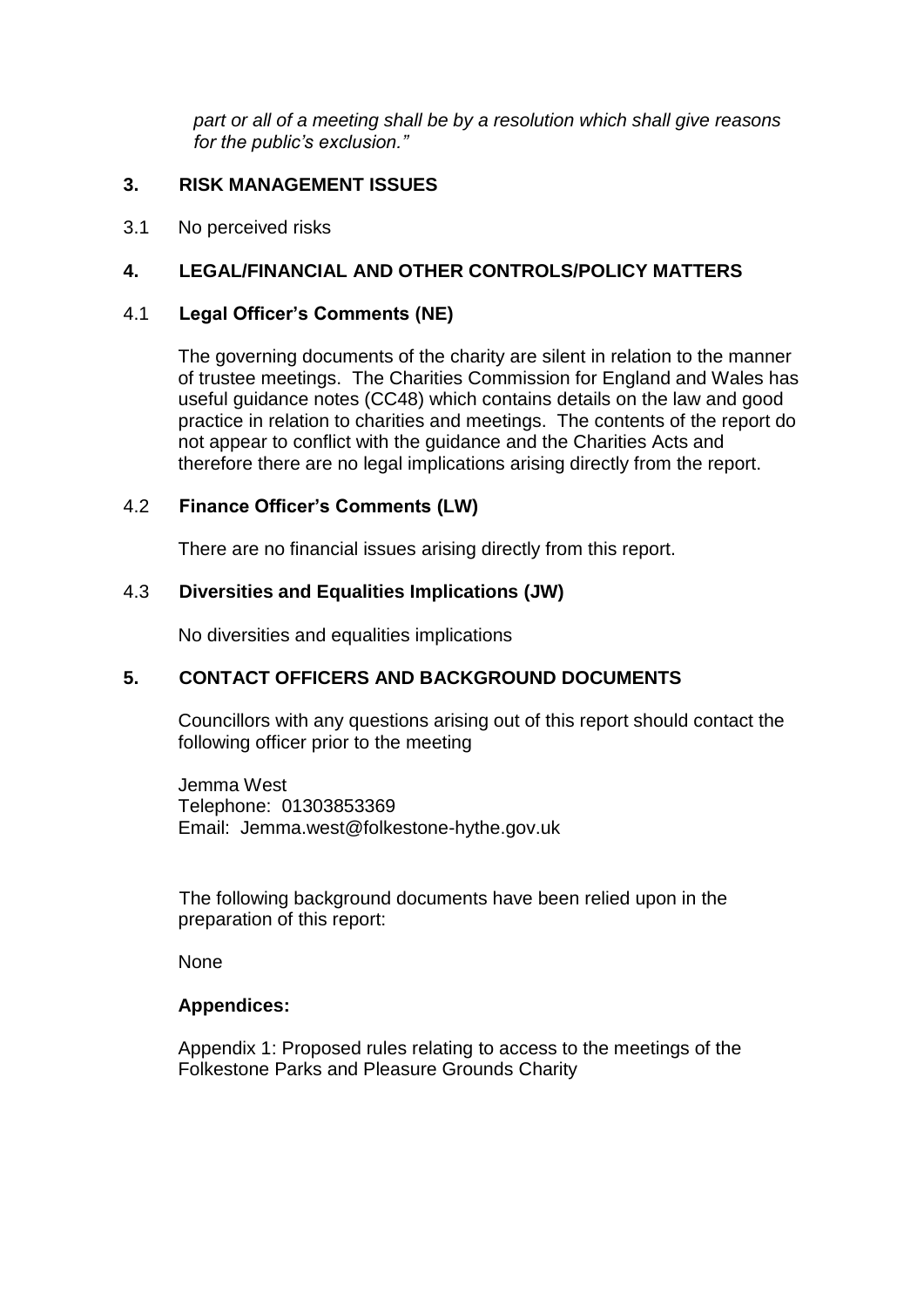# **ACCESS TO THE MEETINGS OF FOLKESTONE PARKS AND PLEASURE GROUNDS CHARITY**

## **1. RIGHTS TO ATTEND MEETINGS**

**1.1** Members of the public may attend all meetings subject only to the exceptions in these Rules.

## **2. NOTICE OF MEETINGS**

**2.1** The Charity will give at least 5 clear days' notice of any meeting by posting details of the meeting at the Civic Centre, Castle Hill Avenue, Folkestone, Kent CT20 2QY and on the Council's website.

#### **3. ACCESS TO AGENDA AND REPORTS BEFORE THE MEETING**

- **3.1** The Charity will make copies of the agenda and reports which are open to the public available for inspection at the Civic Centre and on the Folkestone and Hythe District Council's website at least 5 clear days before the meeting.
- **3.2** Where the meeting is convened at shorter notice than set out in Rule 3 (notice of meetings), copies of the agenda and reports shall be open to inspection from the time the meeting is convened.
- **3.3** If an item is added to the agenda, the revised agenda will be open to inspection from the time the item was added to the agenda. Where reports are prepared after the summons or agenda has been sent out the administrator of the charity shall make each such report available to the public as soon as the report is completed and sent to trustees.

## **4. SUPPLY OF COPIES**

- **4.1** The Charity will supply:
	- i) Copies of any agenda and reports which are open to public inspection;
	- ii) Copies of any further statements or particulars necessary to indicate the nature of the items on the agenda; and
	- iii) Where the administrator of the charity considers it appropriate, copies of any other documents supplied to councillors in connection with an item;

to any person on payment of a charge for postage and any other costs including copying and administration costs. All relevant documentation will be available from the Council's website free of charge.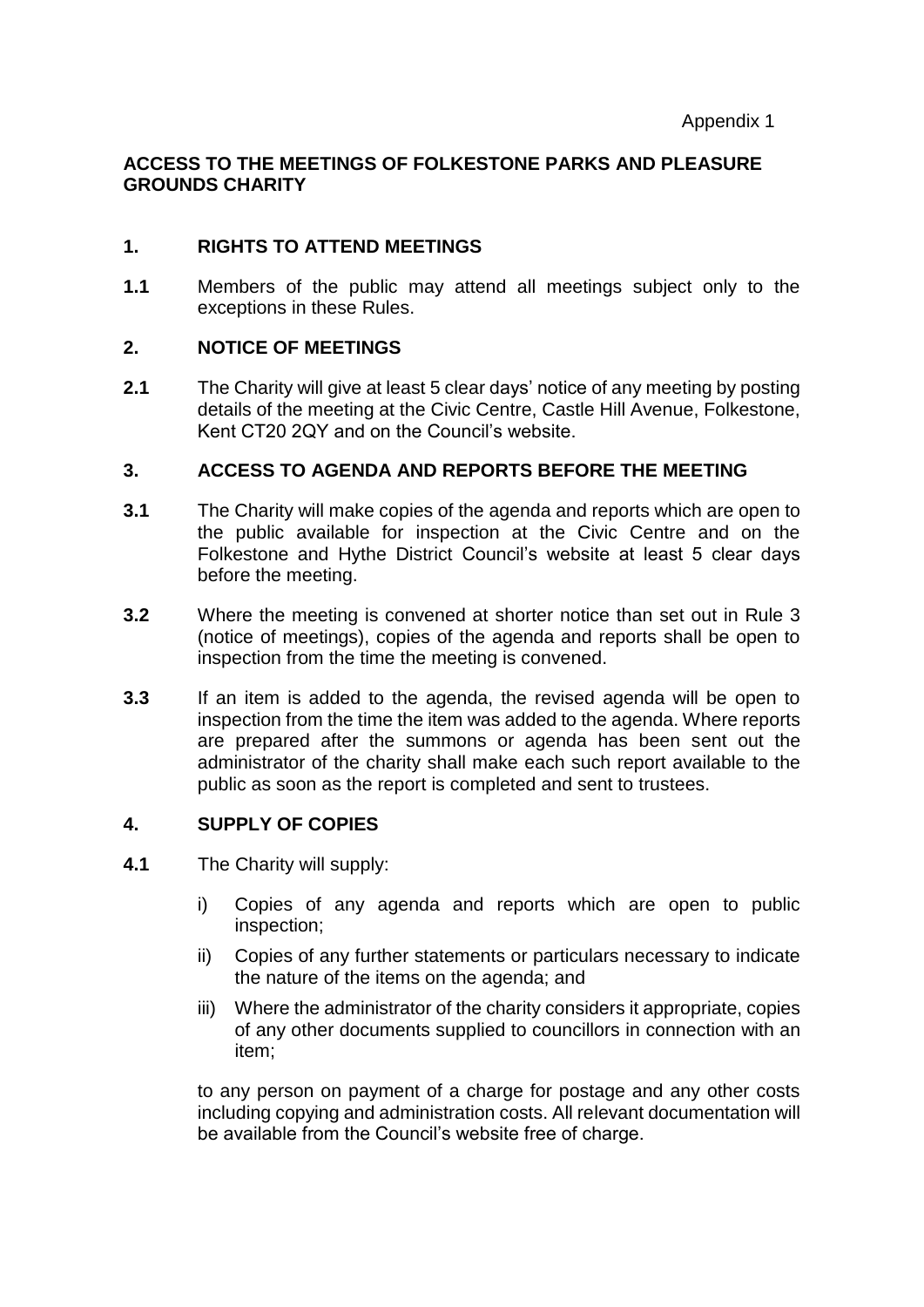# **5. ACCESS TO DOCUMENTS AFTER MEETINGS**

- **5.1** The Charity will make copies of the following documents available for six years after a meeting:
	- i) The minutes of the meeting excluding any part of the minutes of proceedings when the meeting was not open to the public or which disclose confidential information;
	- ii) A summary of any proceedings not open to the public where the minutes open to inspection would not provide a reasonably fair and coherent record;
	- iii) The agenda for the meeting; and
	- iv) Reports relating to items when the meeting was open to the public.

# **6. BACKGROUND PAPERS**

**6.1** Background Papers

The report author will set out in every report a list of those documents (called background papers) relating to the subject matter of the report which in his/her opinion:

- i) Disclose any facts or matters on which the report or an important part of the report is based; and
- ii) Which have been relied on to a material extent in preparing the report but will not include in such a list published works or those which disclose confidential information (as defined in Rule 9).

## **6.2 Public Inspection of Background Papers**

The Charity will make available for inspection for four years after the date of the meeting one copy of each of the documents on the list of background.

## **7. EXCLUSION OF ACCESS BY THE PUBLIC TO MEETINGS**

**7.1** Meetings shall be open to the public unless their presence is prejudicial to the public interest by reason of the confidential nature of the business to be transacted or for other special reasons. The public's exclusion from part or all of a meeting shall be by a resolution which shall give reasons for the public's exclusion*.*

## **8. DISTURBANCE BY PUBLIC**

#### **8.1 Removal of member of the public**

If a member of the public interrupts proceedings, the Chairman will warn the person concerned. If they continue to interrupt, the Chairman will order their removal from the meeting room.